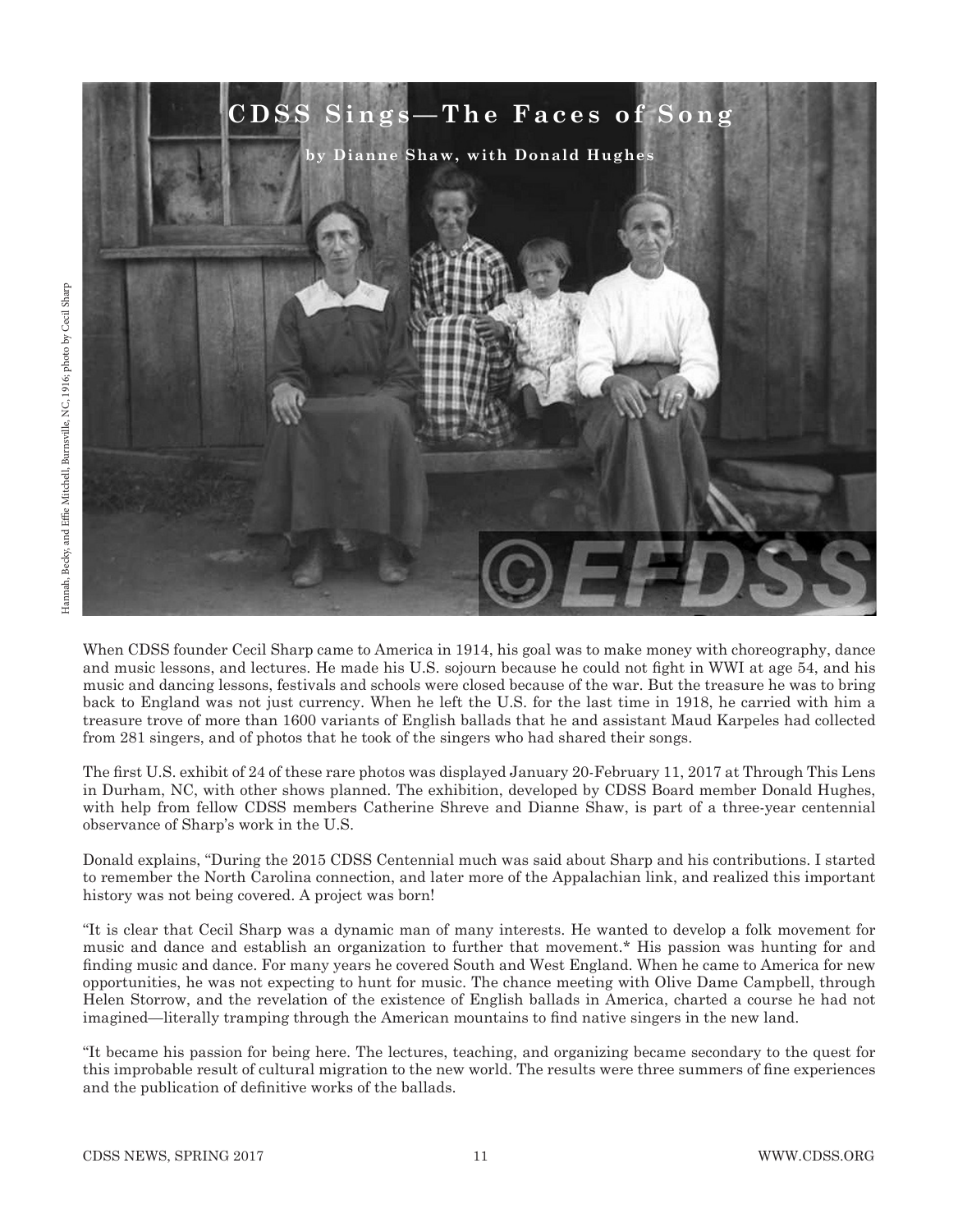"A most remarkable result from all this work came from Sharp's love of taking photographs. This was part of the story and a gift of remembrance he would send back to people. The strong desire to document, and the personal nature of his relationship with the Appalachian people, resulted in a set of powerful and introspective images for history to hold. We are most indebted to the Vaughan Williams Memorial Library at the English Folk Dance and Song Society for giving CDSS permission to produce this exhibit."

Before their U.S. travels, Sharp and Karpeles were already collaborators, first meeting in London in 1910. Karpeles (1885-1976) was a social worker helping at a settlement house where she developed a folk dance club as a way to engage the children with whom she was working. She developed a passion for folk dancing, and her club became involved with Sharp, demonstrating dances as part of his lectures. Their alliance was forged.

Sharp's and Karpeles' collecting took place over months-long visits between 1916-1918 in five Appalachian Mountain region states: North Carolina, Virginia, West Virginia, Kentucky and Tennessee. They were assisted by Olive Campbell in Asheville, NC, and received underwriting from philanthropist Helen Storrow of Boston, founder of Pinewoods Camp.

They began their journey in Asheville at the invitation of Mrs. Campbell, who later founded the John C. Campbell Folk School in Brasstown, NC, in memory of her husband. Campbell, also a collector, introduced the pair to area singers, and Sharp and Karpeles traveled over treacherous footpaths and by cart to visit with singers, beginning in nearby Madison County.

Once residents understood that the pair were neither German spies nor potential land purchasers, they freely shared their songs as Sharp noted the music while Karpeles wrote down the words.

One of the first singers they met was Jane Gentry in Hot Springs, NC [see song next page]. She gave them 70 songs and ballads, more than anyone else in all their travels. Gentry's great granddaughter, Daron Douglas, continues the family legacy of ballad singing.

The first collection, co-authored by Sharp and Campbell, was published in 1917: *English Folk Songs from the Southern Appalachians, Comprising 122 Songs and Ballads and 323 Tunes collected by Olive Dame Campbell and Cecil J. Sharp*. A later edition, published in 1932, was edited by Karpeles.

Sharp and Karpeles described the singers in their diaries. After visiting Alex Coffey's family, he noted, "We said goodbye with genuine reluctance. They are thoroughly nice people, with nice feelings. They never did anything snobbish or affected or unpleasant… and were not in the least bit shy or overawed… took us just as we were and obviously interested in our lives which were so different from their own."

The ballad singing affected the pair: "While Mrs. Wheeler sang The Green Bed her children—of whom there are 13 (6 of her own, 7 of her husband's)—sang the air in unison softly with serious grave little faces. It had a wonderful effect which I shall not readily forget."

Sharp summarized their travels, writing, "It is no exaggeration to say that some of the hours I passed sitting on the porch (i.e. verandah) of a log-cabin, talking and listening to songs were amongst the pleasantest I have ever spent."

The photo exhibit will be shown next at the Mountain Heritage Center, Western Carolina University, Cullowhee, NC (June and July), and the Pine Mountain Settlement School, Harland, KY (October). Anyone interested in booking the exhibit may contact Donald Hughes (csharpnc@gmail.com).

The North Carolina Folklife Institute and the Country Dance and Song Society are sponsoring the observance and recognition of this important work. The English Folk Dance and Song Society is providing generous support, and the project is made possible in part by the North Carolina Humanities Council, a statewide nonprofit and affiliate of the National Endowment for the Humanities. For more information on the work and travels of Cecil Sharp and Maud Karpeles visit: cecilsharpinappalachia.org.

\* Sharp founded the English Folk Dance Society in London in 1910; the first American branch of EFDS would become the Country Dance and Song Society.

*To hear a WUNC Radio podcast about the opening of the Durham photo show go to http://wunc.org/post/howcecil-sharp-collected-sights-and-sounds-appalachia. You also may want to read passages from Sharp*'*s Appalachian diaries, https://www.vwml.org/vwmlprojects/vwml-cecil-sharp-diaries.*

*Among the songs collected by Sharp and Karpeles, was The Grey Cock, which Lorraine Hammond says: "was one of Jane Gentry's loveliest songs, and Peggy Seeger's version is exquisite,* https://www.youtube.com/ watch?v=viepsmcLO6k.*" A facsimile of the ballad is at*  http://www.traditionalmusic.co.uk/english*-folk-songs/, #30, pp. 128-129.*